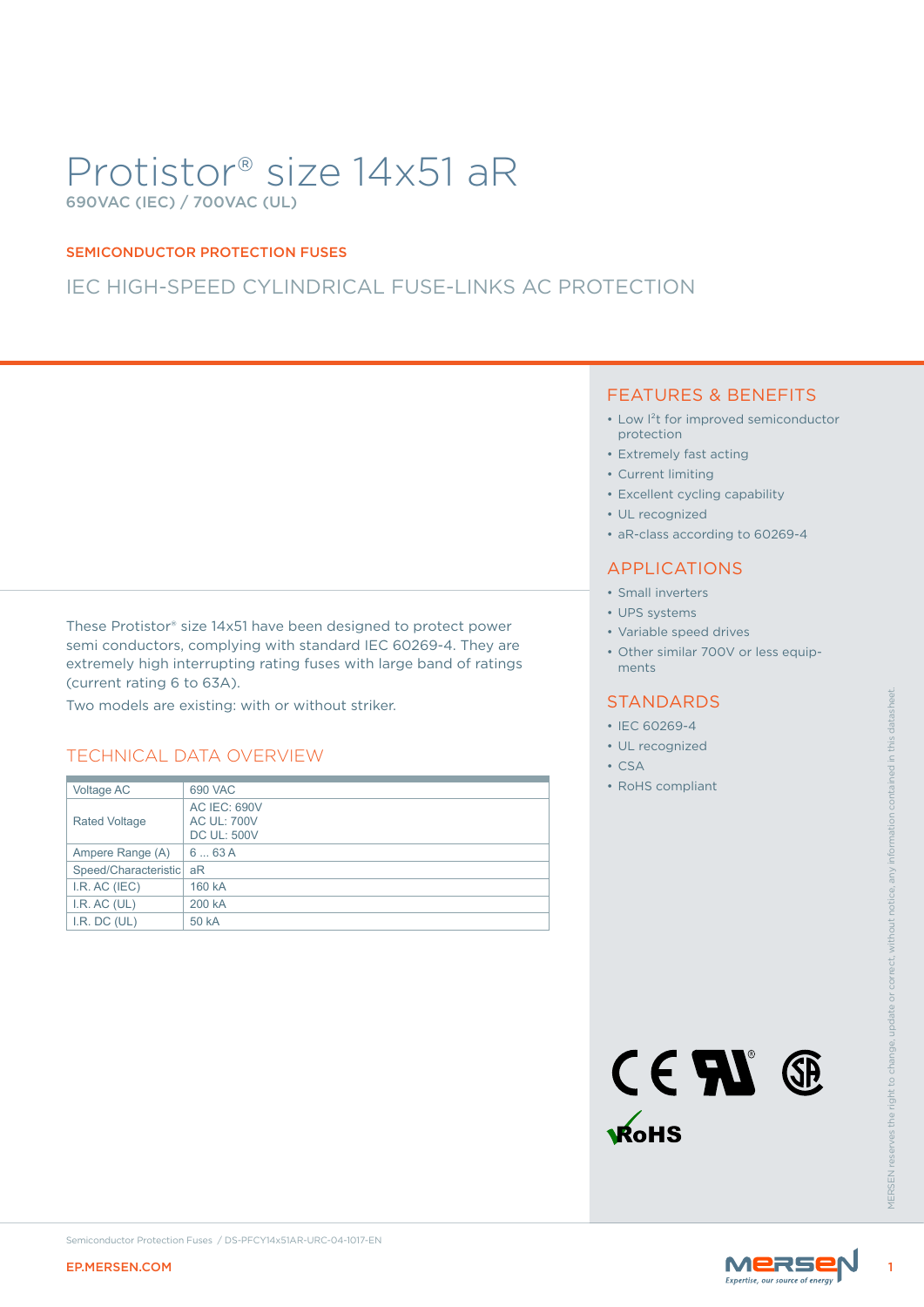### PRODUCT RANGE

### **Size 14x51 aR with striker**

| Catalog<br>number  | <b>Item</b><br>number | <b>Rated voltage</b><br>AC (IEC) | <b>Rated current</b><br>In. | Pre-arcing l <sup>2</sup> t | Clearing $12t$ at<br><b>Rated Voltage</b> | <b>Rated breaking</b><br>capacity AC | <b>Power dissipation</b><br>at In | Package, | Weight          |
|--------------------|-----------------------|----------------------------------|-----------------------------|-----------------------------|-------------------------------------------|--------------------------------------|-----------------------------------|----------|-----------------|
| <b>FR14AR69V6T</b> | P1056656              | 690 V                            | 6 A                         | $2.4 A^2s$                  | $20A^2s$                                  | 160 kA                               | 1.5W                              | 10       | 20 <sub>g</sub> |
| FR14AR69V8T        | Q1056657              | 690 V                            | 8 A                         | 3.3 A <sup>2</sup> S        | $30A^2s$                                  | 160 kA                               | 2 W                               | 10       | 20 <sub>g</sub> |
| FR14AR69V10T       | R1056658              | 690 V                            | 10A                         | 4.3 $A^2S$                  | 40 $A^2$ s                                | 160 kA                               | 3 W                               | 10       | 20 <sub>g</sub> |
| FR14AR69V12T       | S1056659              | 690 V                            | 12A                         | 5.4 $A^2S$                  | $55A^2s$                                  | 160 kA                               | 4 W                               | 10       | 20 <sub>g</sub> |
| FR14AR69V16T       | T1056660              | 690 V                            | 16 A                        | 11.3 $A^2S$                 | $100A^2s$                                 | 160 kA                               | 5 W                               | 10       | 20 <sub>g</sub> |
| FR14AR69V20T       | V1056661              | 690 V                            | 20A                         | $21.7A^{2}s$                | $160A^2s$                                 | 160 kA                               | 5.5 W                             | 10       | 20 <sub>g</sub> |
| FR14AR69V25T       | W1056662              | 690 V                            | 25A                         | 45.3 $A^2S$                 | $345A^2s$                                 | 160 kA                               | 6 W                               | 10       | 20q             |
| FR14AR69V32T       | X1056663              | 690 V                            | 32A                         | $77.4A^{2}s$                | $500A^2s$                                 | 160 kA                               | 7.7 W                             | 10       | 20 <sub>g</sub> |
| FR14AR69V40T       | Y1056664              | 690 V                            | 40 A                        | $129.6A^{2}s$               | $850A^2s$                                 | 160 kA                               | 9.2 W                             | 10       | 20 <sub>g</sub> |
| FR14AR69V50T       | Z1056665              | 690 V                            | 50 A                        | 241.1 A <sup>2</sup> S      | $1500A^2s$                                | 160 kA                               | 11.2 W                            | 10       | 20q             |
| FR14AR69V63T       | A1056666              | 690 V                            | 63A                         | 428.6 $A^2s$                | $2600 A^2s$                               | 160 kA                               | 14.3 W                            | 10       | 20 <sub>g</sub> |

#### **Size 14x51 aR without striker**

| <b>FR14AR69V6</b><br>H1027325<br>690 V<br>6A<br>$2.4A^2s$<br>$20A^2s$<br>160 kA<br>1.5W<br>10<br>20 <sub>g</sub><br>J1027326<br>690 V<br>8A<br>3.3A <sup>2</sup> S<br>$30A^2s$<br>160 kA<br>2 W<br>20 <sub>g</sub><br>FR14AR69V8<br>10<br>10 A<br>FR14AR69V10<br>K1027327<br>690 V<br>4.3 A <sup>2</sup> S<br>$40A^2s$<br>160 kA<br>3 W<br>10<br>20 <sub>g</sub><br>12A<br>20 <sub>g</sub><br>FR14AR69V12<br>L1027328<br>690 V<br>$5.4A^2s$<br>$55A^2s$<br>160 kA<br>4 W<br>10<br>M1027329<br>FR14AR69V16<br>690 V<br>16 A<br>11.3 $A^2S$<br>$100A^2s$<br>160 kA<br>5 W<br>10<br>20 <sub>g</sub><br>N1027330<br>20 A<br>FR14AR69V20<br>690 V<br>21.7A <sup>2</sup> S<br>$160A^2s$<br>160 kA<br>5.5 W<br>10<br>20 <sub>g</sub><br>FR14AR69V25<br>P1027331<br>690 V<br>25 A<br>45.3 A <sup>2</sup> s<br>$345A^2s$<br>160 kA<br>6 W<br>10<br>20 <sub>g</sub><br>Q1027332<br>32 A<br>FR14AR69V32<br>690 V<br>$77.4A^2s$<br>$500A^2s$<br>160 kA<br>7.7 W<br>10<br>20 <sub>g</sub><br>40 A<br>FR14AR69V40<br>R1027333<br>690 V<br>129.6 $A^2S$<br>850 A <sup>2</sup> s<br>160 kA<br>9.2 W<br>10<br>20 <sub>g</sub><br>FR14AR69V50<br>S1027334<br>690 V<br>50 A<br>241.1 A <sup>2</sup> s<br>1500 A <sup>2</sup> s<br>11.2 W<br>10<br>20 <sub>g</sub><br>160 kA<br>T1027335<br>63 A<br>428.6 A <sup>2</sup> s<br>10<br>FR14AR69V63<br>690 V<br>2600 A <sup>2</sup> s<br>160 kA<br>14.3 W<br>20 <sub>g</sub><br>Semiconductor Protection Fuses / DS-PFCY14x51AR-URC-04-1017-EN<br>MERSEN | Catalog<br>number | Item<br>number | <b>Rated voltage</b><br>AC (IEC) | Rated current In | Pre-arcing <sup>12</sup> t | Clearing I <sup>2</sup> t at<br><b>Rated Voltage</b> | <b>Rated breaking</b><br>capacity AC | Power dissi-<br>pation<br>at In | Package | Weight |
|----------------------------------------------------------------------------------------------------------------------------------------------------------------------------------------------------------------------------------------------------------------------------------------------------------------------------------------------------------------------------------------------------------------------------------------------------------------------------------------------------------------------------------------------------------------------------------------------------------------------------------------------------------------------------------------------------------------------------------------------------------------------------------------------------------------------------------------------------------------------------------------------------------------------------------------------------------------------------------------------------------------------------------------------------------------------------------------------------------------------------------------------------------------------------------------------------------------------------------------------------------------------------------------------------------------------------------------------------------------------------------------------------------------------------------------------------------------------------------|-------------------|----------------|----------------------------------|------------------|----------------------------|------------------------------------------------------|--------------------------------------|---------------------------------|---------|--------|
|                                                                                                                                                                                                                                                                                                                                                                                                                                                                                                                                                                                                                                                                                                                                                                                                                                                                                                                                                                                                                                                                                                                                                                                                                                                                                                                                                                                                                                                                                  |                   |                |                                  |                  |                            |                                                      |                                      |                                 |         |        |
|                                                                                                                                                                                                                                                                                                                                                                                                                                                                                                                                                                                                                                                                                                                                                                                                                                                                                                                                                                                                                                                                                                                                                                                                                                                                                                                                                                                                                                                                                  |                   |                |                                  |                  |                            |                                                      |                                      |                                 |         |        |
|                                                                                                                                                                                                                                                                                                                                                                                                                                                                                                                                                                                                                                                                                                                                                                                                                                                                                                                                                                                                                                                                                                                                                                                                                                                                                                                                                                                                                                                                                  |                   |                |                                  |                  |                            |                                                      |                                      |                                 |         |        |
|                                                                                                                                                                                                                                                                                                                                                                                                                                                                                                                                                                                                                                                                                                                                                                                                                                                                                                                                                                                                                                                                                                                                                                                                                                                                                                                                                                                                                                                                                  |                   |                |                                  |                  |                            |                                                      |                                      |                                 |         |        |
|                                                                                                                                                                                                                                                                                                                                                                                                                                                                                                                                                                                                                                                                                                                                                                                                                                                                                                                                                                                                                                                                                                                                                                                                                                                                                                                                                                                                                                                                                  |                   |                |                                  |                  |                            |                                                      |                                      |                                 |         |        |
|                                                                                                                                                                                                                                                                                                                                                                                                                                                                                                                                                                                                                                                                                                                                                                                                                                                                                                                                                                                                                                                                                                                                                                                                                                                                                                                                                                                                                                                                                  |                   |                |                                  |                  |                            |                                                      |                                      |                                 |         |        |
|                                                                                                                                                                                                                                                                                                                                                                                                                                                                                                                                                                                                                                                                                                                                                                                                                                                                                                                                                                                                                                                                                                                                                                                                                                                                                                                                                                                                                                                                                  |                   |                |                                  |                  |                            |                                                      |                                      |                                 |         |        |
|                                                                                                                                                                                                                                                                                                                                                                                                                                                                                                                                                                                                                                                                                                                                                                                                                                                                                                                                                                                                                                                                                                                                                                                                                                                                                                                                                                                                                                                                                  |                   |                |                                  |                  |                            |                                                      |                                      |                                 |         |        |
|                                                                                                                                                                                                                                                                                                                                                                                                                                                                                                                                                                                                                                                                                                                                                                                                                                                                                                                                                                                                                                                                                                                                                                                                                                                                                                                                                                                                                                                                                  |                   |                |                                  |                  |                            |                                                      |                                      |                                 |         |        |
|                                                                                                                                                                                                                                                                                                                                                                                                                                                                                                                                                                                                                                                                                                                                                                                                                                                                                                                                                                                                                                                                                                                                                                                                                                                                                                                                                                                                                                                                                  |                   |                |                                  |                  |                            |                                                      |                                      |                                 |         |        |
|                                                                                                                                                                                                                                                                                                                                                                                                                                                                                                                                                                                                                                                                                                                                                                                                                                                                                                                                                                                                                                                                                                                                                                                                                                                                                                                                                                                                                                                                                  |                   |                |                                  |                  |                            |                                                      |                                      |                                 |         |        |
|                                                                                                                                                                                                                                                                                                                                                                                                                                                                                                                                                                                                                                                                                                                                                                                                                                                                                                                                                                                                                                                                                                                                                                                                                                                                                                                                                                                                                                                                                  |                   |                |                                  |                  |                            |                                                      |                                      |                                 |         |        |
| <b>EP.MERSEN.COM</b>                                                                                                                                                                                                                                                                                                                                                                                                                                                                                                                                                                                                                                                                                                                                                                                                                                                                                                                                                                                                                                                                                                                                                                                                                                                                                                                                                                                                                                                             |                   |                |                                  |                  |                            |                                                      |                                      |                                 |         |        |

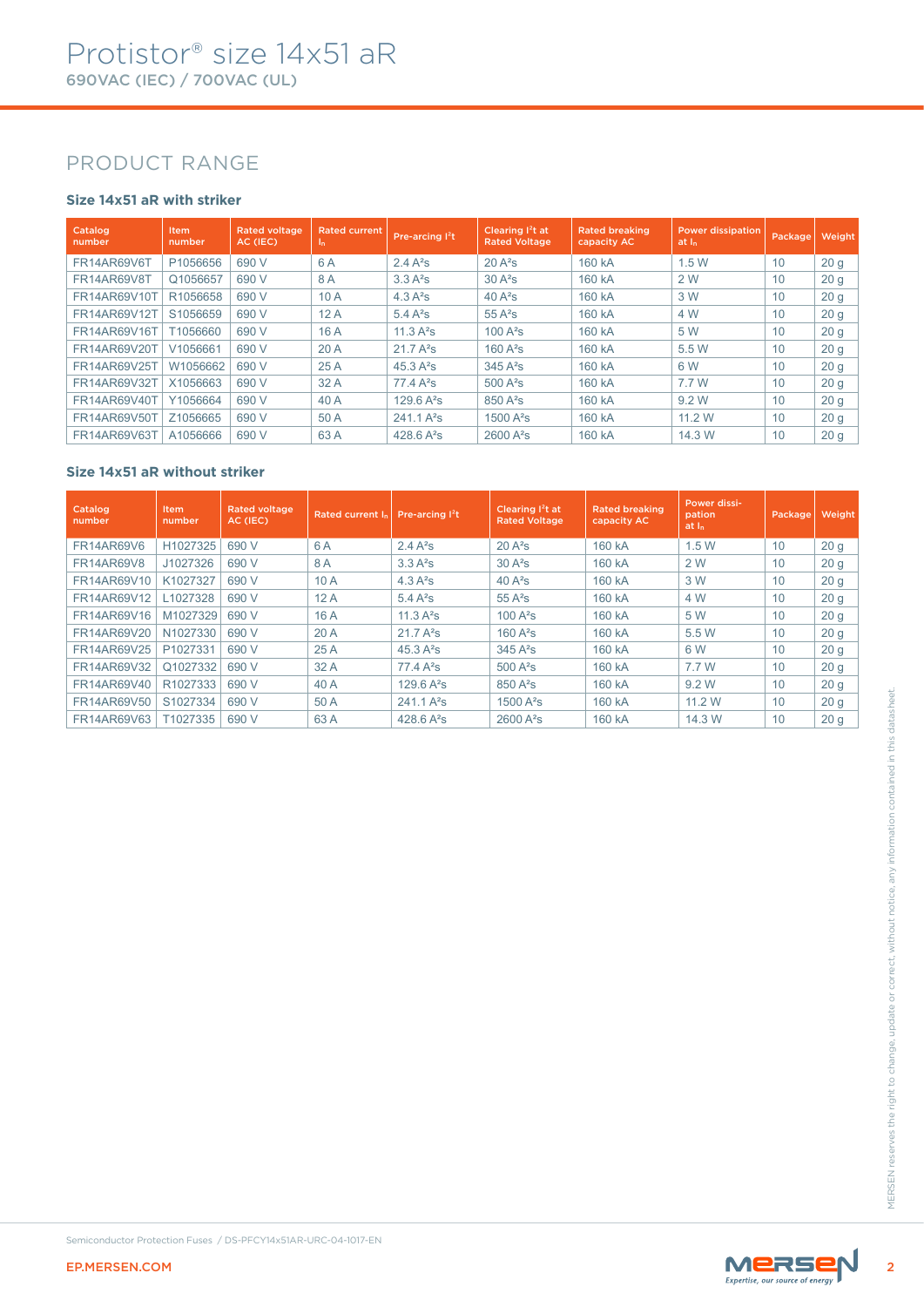## TIME CURRENT CHARACTERISTIC CURVES

Pre-arcing time (s) Pre-arcing time (s)



RMS value of prospective current (A) +/- 8%

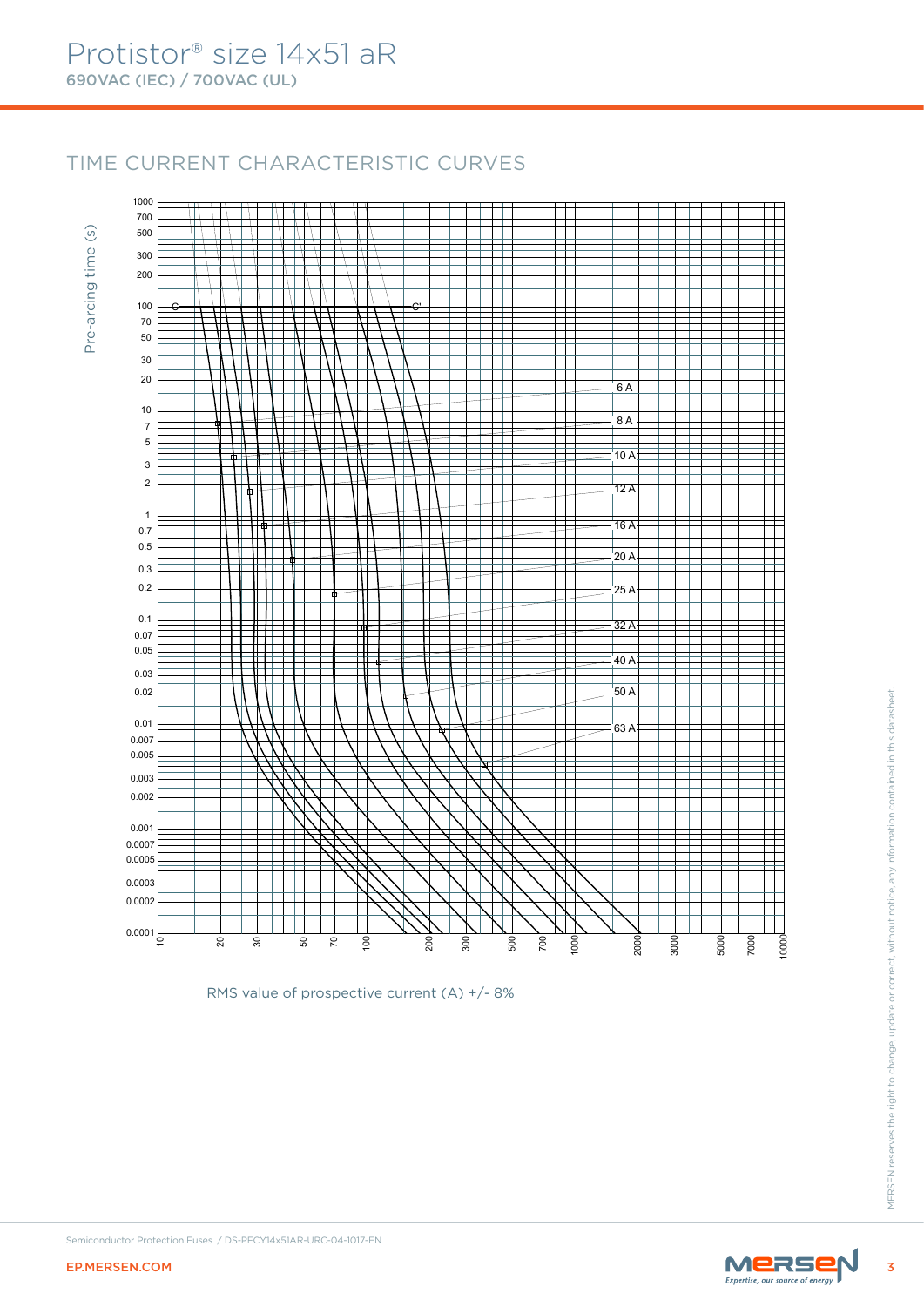### CUT-OFF CURRENT CHARACTERISTIC



50 Hz RMS symmetrical prospective current Ip (A)

### I²T MULTIPLIER COEFFICIENT



Applied AC voltage (V)

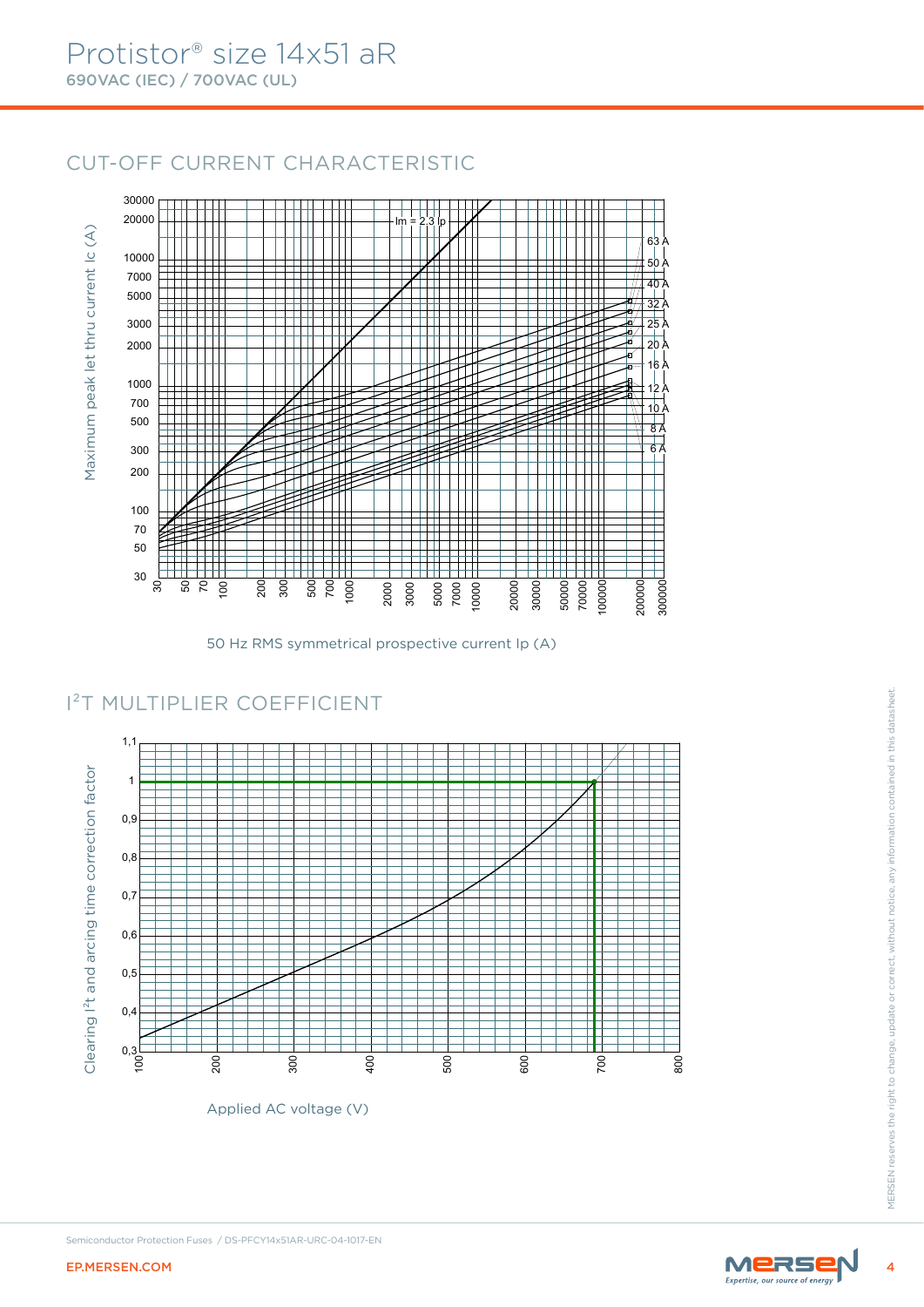Operating I²t (A²s)

Operating  $I^2t(A^2s)$ 

# CHARACTERISTICS TOTAL I²T CURVE



50Hz RMS symetrical prospective current (Ip)(A)

### POWER DISSIPATION



Semiconductor Protection Fuses / DS-PFCY14x51AR-URC-04-1017-EN